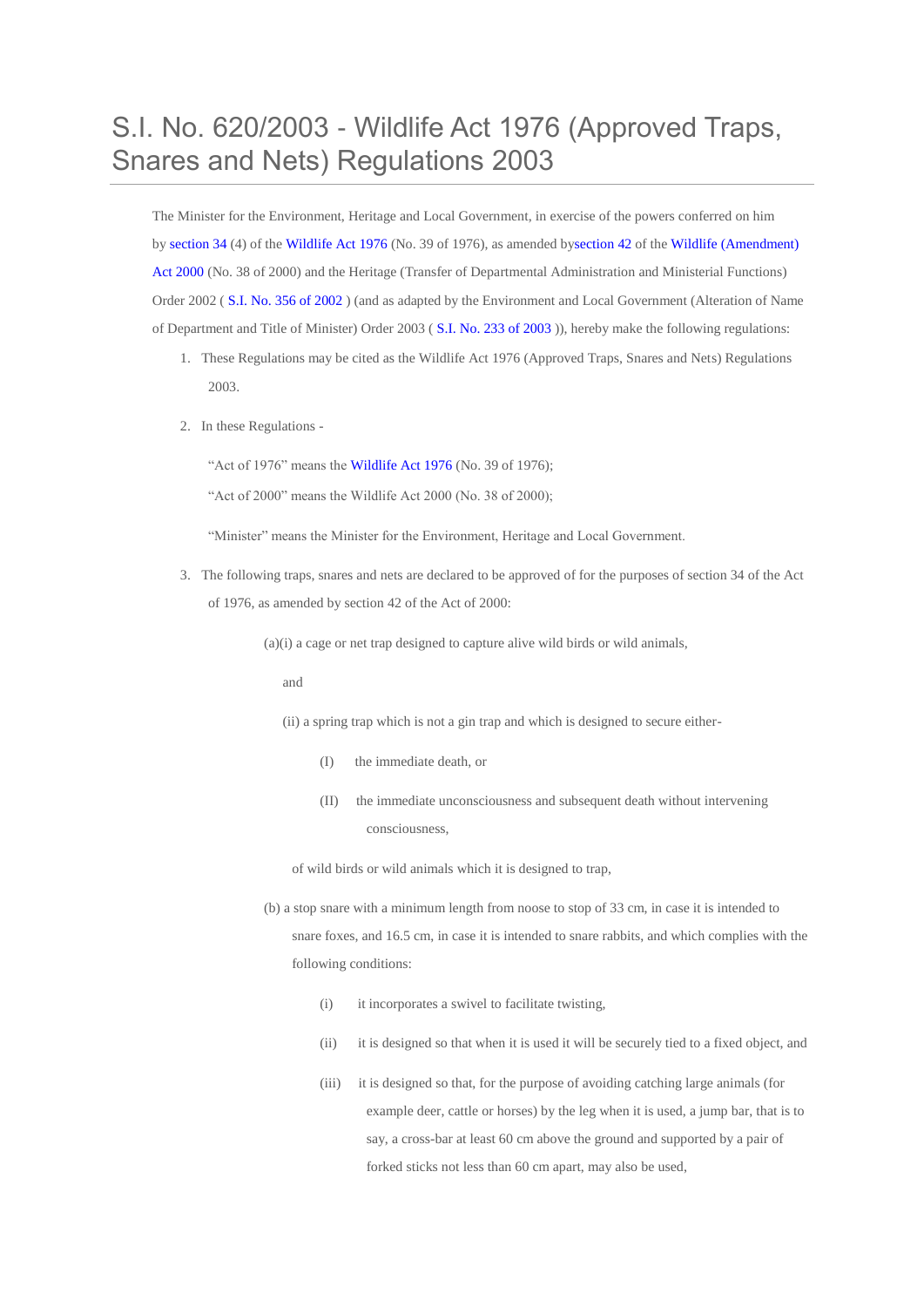(c) a net designed to capture wild birds or wild animals,

(d) a stopped body restraint which complies with the following conditions:

- (i) it is made of multi-strand steel wire 3 mm in width,
- (ii) it incorporates a swivel to facilitate twisting,
- (iii) it is of a minimum length of 80 cm and intended to trap badgers in accordance with a licence granted for that purpose to the Department of Agriculture and Food under section 23(6) of the Act of 1976 as amended by section 31(b) of the Act of 2000,
- (iv) a metal runner is incorporated at one end of it which shall be 15mm by 3mm with 2 holes 4mm in diameter, a stop, a swivel and a "D" shackle; a ferrule is to act as the stop and shall be placed 32.5 cm from the end of the restraint to prevent strangulation of a limb or damage to other animals,
- (v) it is designed so that when it is used it will be securely tied to a fixed object.
- 4. Any trap, snare or net, other than a trap, snare or net specified in Regulation 3 of these Regulations, is declared to be a trap, snare or net to which section 34(6) of the Act of 1976, as amended by section 42(f) of the Act of 2000, applies.
- 5. The Wildlife Act 1976 (Approved Traps, Snares and Nets) Regulations 1977 ( S.I. No. 307 of [1977](http://www.irishstatutebook.ie/1977/en/si/0307.html) ) are revoked.

Given under the Official Seal of the Minister for

the Environment, Heritage and Local Government,

this 19th day of November 2003.



Martin Cullen.

Minister for the Environment, Heritage

and Local Government.

## EXPLANATORY NOTE

*(This note is not part of the Instrument and does not purport to be a legal interpretation)*

These regulations replace the Wildlife Act 1976 (Approved Traps, Snares and Nets Regulations 1977 ( S.I. No. [307](http://www.irishstatutebook.ie/1977/en/si/0307.html) of [1977](http://www.irishstatutebook.ie/1977/en/si/0307.html) ) and declare what are approved traps, snares and nets for the taking or killing (as appropriate) of any wild